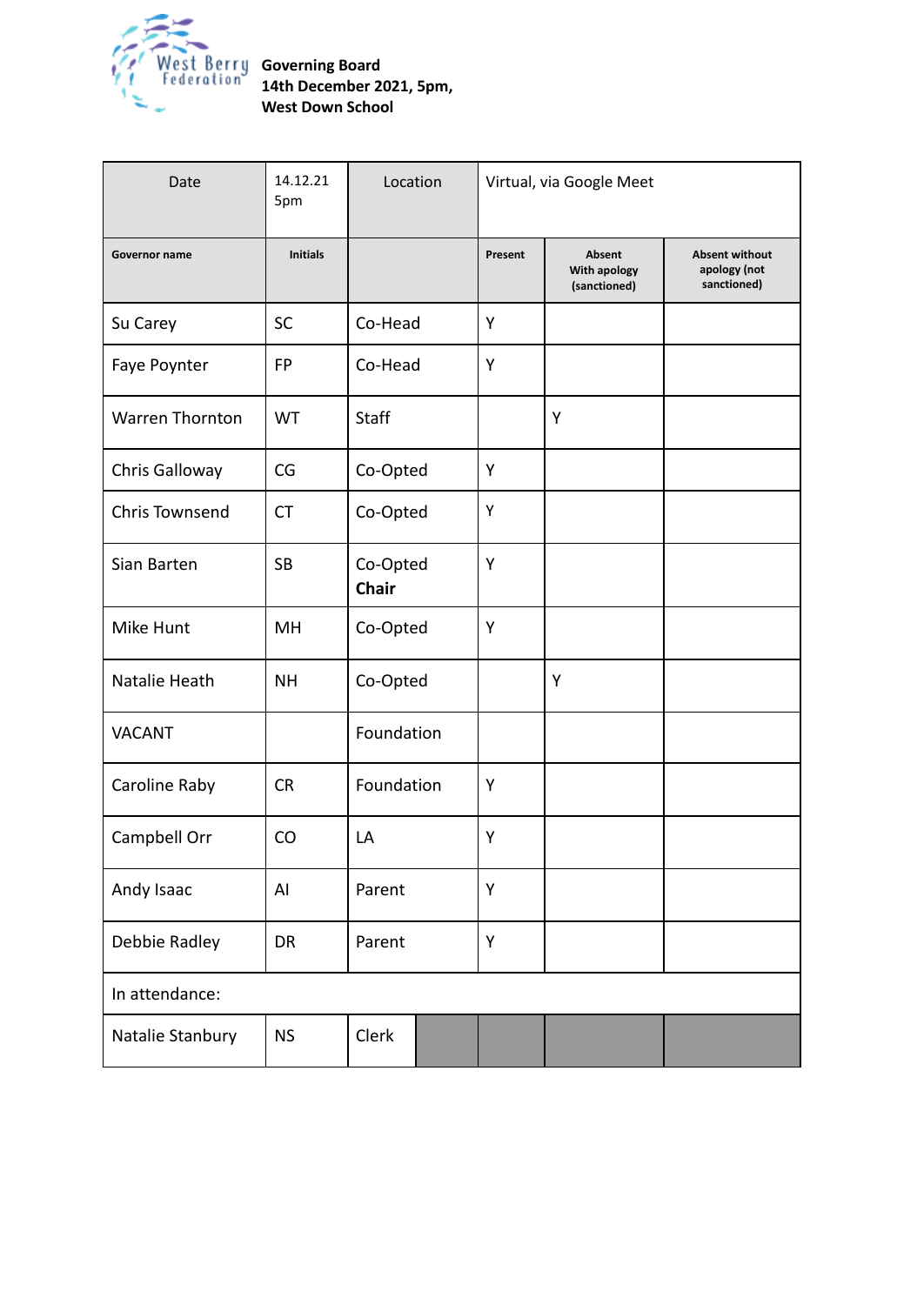

|                | Being the best we can be, committed to making a difference                                                                                                                                                                                                                 |                     |  |  |  |
|----------------|----------------------------------------------------------------------------------------------------------------------------------------------------------------------------------------------------------------------------------------------------------------------------|---------------------|--|--|--|
|                | Item                                                                                                                                                                                                                                                                       | Action/<br>Decision |  |  |  |
| $\mathbf{1}$   | Welcome and Apologies<br>Apologies were sanctioned as above. The meeting was quorate.                                                                                                                                                                                      |                     |  |  |  |
| $\overline{2}$ | <b>Declarations of interest</b><br>To note any changes. Governors must declare an interest and leave the meeting when<br>the appropriate item is dealt with.                                                                                                               |                     |  |  |  |
|                | Published interests are here: https://www.westberryfederation.org.uk/governors                                                                                                                                                                                             |                     |  |  |  |
|                | There were no new interests noted.                                                                                                                                                                                                                                         |                     |  |  |  |
| $\overline{3}$ | <b>Business brought forward by the Chair</b><br>Any urgent business to report not already on this agenda - no new business to report.                                                                                                                                      |                     |  |  |  |
| $\overline{4}$ | Discuss and agree the budget monitors, noting variance and the reason for                                                                                                                                                                                                  |                     |  |  |  |
|                | <b>Budget Monitor Cover Page</b><br><b>School Budget Share Monitor</b><br><b>Extended Schools Budget Monitor</b><br><b>Capital Budget Monitor</b>                                                                                                                          |                     |  |  |  |
|                | Governors discussed the four budget monitors as presented above. Headlines<br>following discussions are as follows:                                                                                                                                                        |                     |  |  |  |
|                | New purchases made - these were in line with the delivery of the curriculum, not in<br>the original budget but required and sensible nonetheless.                                                                                                                          |                     |  |  |  |
|                | Pupil premium income                                                                                                                                                                                                                                                       |                     |  |  |  |
|                | Berrynarbor extended services budget are in surplus. This is a success story following a<br>period of deficit prior to COVID19 and consequences of of the impact of COVID19.<br>West Down are consulting on an after school club to extend their wrap around<br>provision. |                     |  |  |  |
|                | Governors agreed the budget monitors as above.                                                                                                                                                                                                                             |                     |  |  |  |
|                | School led one will also help but this hasn't started yet due to COVID.                                                                                                                                                                                                    |                     |  |  |  |
| 5              | HT Report - discussion and challenge<br>HT Report - Autumn 2021                                                                                                                                                                                                            |                     |  |  |  |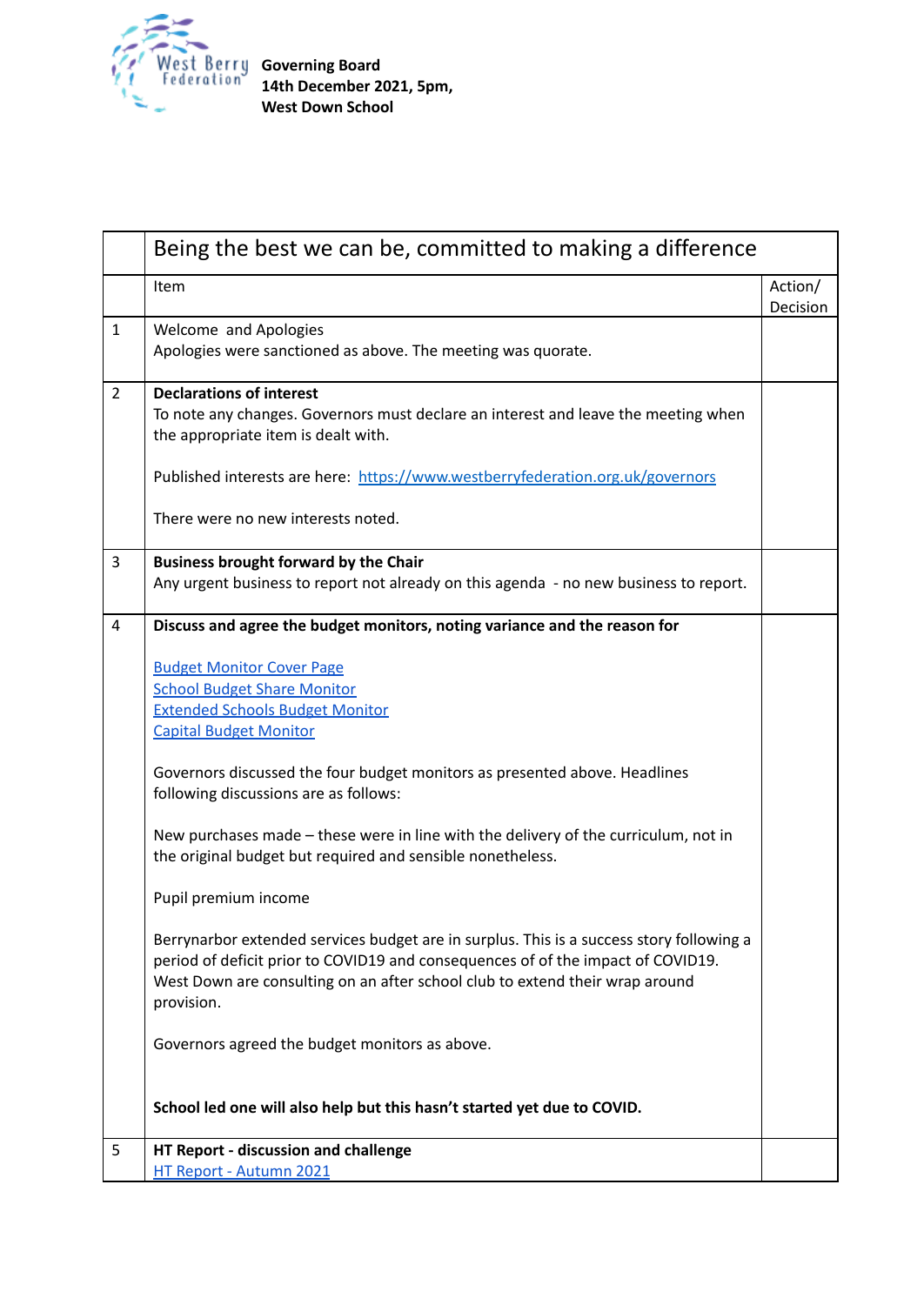

**Governing Board 14th December 2021, 5pm, West Down School**

Governors discussed the HT report as published above. Governors asked the Heads for a contextual update following high case numbers of COVID19 and the impact this having on our school improvement plans. The Heads explained that, clearly, the last half term had had an obvious effect on delivering the curriculum, with a large number of staff having to isolate and at times, whole key stages remote learning. While Heads have been satisfied children are safe, but providing suitable challenge has been difficult due to the obvious staffing pressures. Recruiting supply cover has been difficult given the advice from Public Health England to reduce staff movement and that of supply staff moving in and out of other settings. Time to ensure our planned curriculum is taught has been severely impacted – with the vast majority of a half term lost. Not being able to move staff across schools has had an obvious effect on our specialist curriculum. In addition, PHE have asked us to keep our extra COVID precautions in place one week into the Spring term after which we can re assess the situation.

Goverors asked about the best way forward in terms of monitoring the impact of the above as well as the broader picture of progress, attainment and next steps (as well as remaining sensitive to the situation outlined above). Heads assured Governors that internal data gives a broad overview of progress, talking to staff and children. Monitoring remains a priority for teaching staff and this is of course on going. Governos asked about particular areas of concern for Heads and what plans were in place to address this. They explained, in both schools maths is the key area which continues to require intervention work. Governors asked about support for teaching staff was in place – despite the pandemic, our maths lead continues to develop this area, with a visiting maths mastery expert delivering training in school. CPD continues in this area. We plan to use the COVID19 catch up fund to engage with the national tutoring programme for one to one sessions for a number of children. The ability to make interventions due to staff shoratages has impacted those children requiring them and we also plan to use one of our TAs, a qualified teacher to address this in the new term, restrictions allowing. Learning was also compounded by the fact that engagement in online learning was not as good as in previous lock downs – this was due to a number of factors.

Governors were assured catch up would be a priority in the new term, we will continue to implement our specialist curriculum. Governors asked about the current challenges:

Hooked on Books – our new reading programme has been impacted due to staff shortages and has been increasingly difficult to implement. This will gain a renewed focus in the Spring term. Success stories continue around the planning of all areas o the curriculum – Heads have assured governors that all areas are clearly planned, sequenced and publishe on the website, our new PE teacher has been appointed, Before all that happened – humanities

We will be carrying out a number of interventions with children to support their mental health led by our new PE lead. This will support mental health and the children's ability to work together again.

Governors asked what more we can be doing in terms of class support?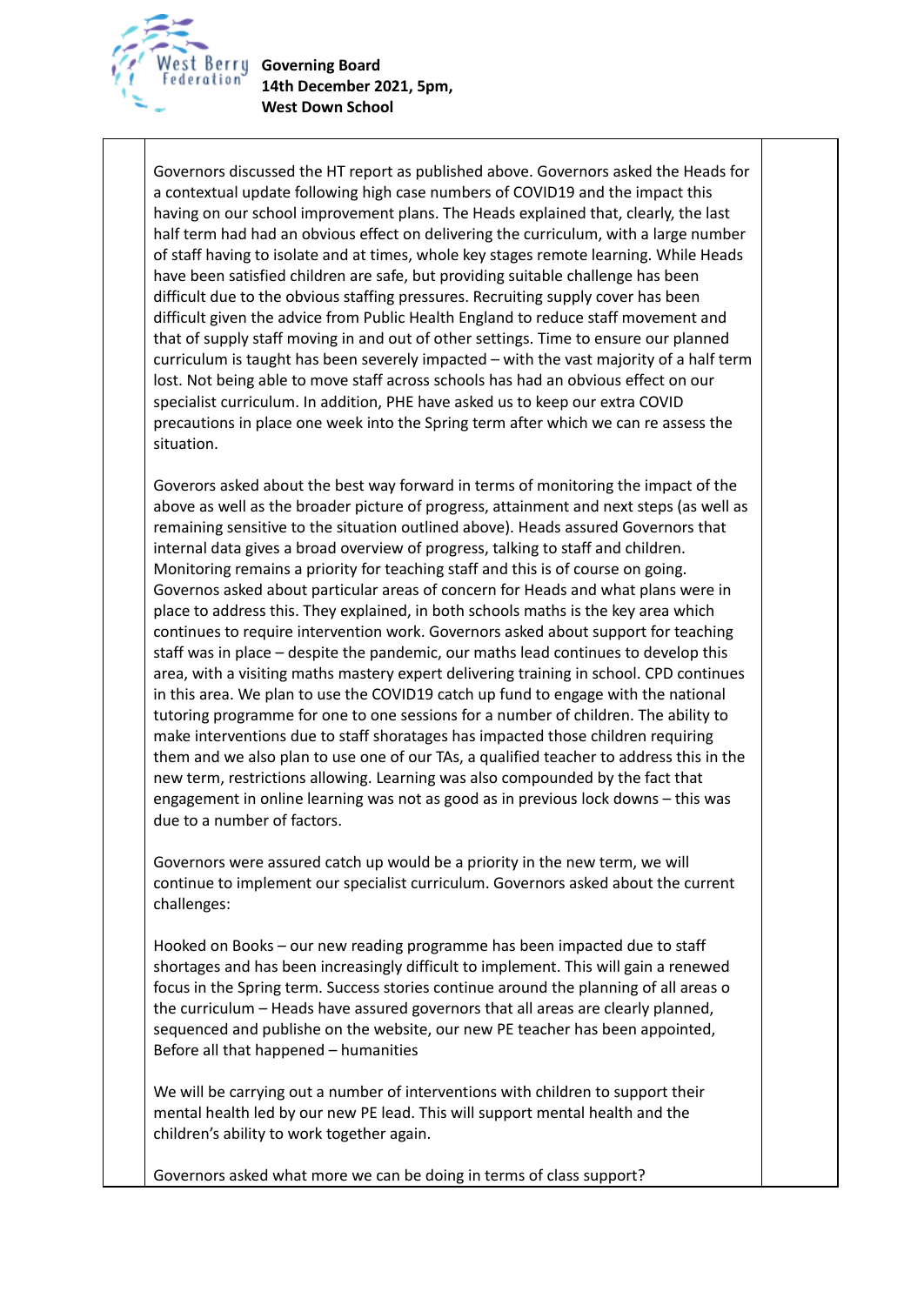

|                | Pupil review meetings continue and these inform next steps for all pupils, giving staff<br>knowledge of progression. Identified speech and language deficits in some children<br>will be supported by training staff on the "Nessy" programme - adding layer of<br>expertise in school for speech and language. Governors asked if this was something we<br>could seek further support for from our partners.<br>Governors thanked the Heads and all staff for their continuing work over the last<br>difficult term.                                                      |  |
|----------------|----------------------------------------------------------------------------------------------------------------------------------------------------------------------------------------------------------------------------------------------------------------------------------------------------------------------------------------------------------------------------------------------------------------------------------------------------------------------------------------------------------------------------------------------------------------------------|--|
| 6              | <b>Safeguarding Update</b>                                                                                                                                                                                                                                                                                                                                                                                                                                                                                                                                                 |  |
|                | Governors were reminded to complete Level 2 Safeguarding training via the National<br>Online Safety Platform by the next meeting.                                                                                                                                                                                                                                                                                                                                                                                                                                          |  |
|                | Our Safegaurding Governor, Campbell Orr, reported he had met with the designated<br>safeguarding lead to discuss the termly safeguarding data as well as meeting<br>separately with Jo Williams to view and discuss the single central record. Campbell is<br>happy to report strong and robust systems continue to be implemented in our schools,<br>underpinned by a strong safeguarding culture. This was exemplified by the limited<br>number of actions resulting from the S175 safeguarding audit.<br>Safeguarding Audit 21-22.pdf<br>S175 Action Plan 2021.docx.pdf |  |
|                | The S175 was complete and submitted to the LA safeguarding team. Campbell to<br>monitor the implementation of the action plan over the coming terms.                                                                                                                                                                                                                                                                                                                                                                                                                       |  |
| $\overline{7}$ | Report on the work of the HT Appraisal Panel and Pay and Performance Committee<br>Representatives from the HT Appraisal Panel confirmed this had taken place, in the<br>presence of an external adviser, David Chaplin. Targets were reviewed for the previous<br>year and set for the coming year.                                                                                                                                                                                                                                                                        |  |
|                | The Pay & Performance committee has also met to review the teaching staff and HT<br>appraisal system. It was satisfied a fair and robust system continues to be in place,<br>Recommendations of the Heads were reviewed and agreed where appropriate.                                                                                                                                                                                                                                                                                                                      |  |
| 8              | Minutes of the previous meeting<br>Minutes Partnership Working Party - 03.11.21<br>Minutes FGB 141021<br><b>Minutes 25.11.21</b>                                                                                                                                                                                                                                                                                                                                                                                                                                           |  |
|                | These were agreed by Governors as an accurate and true record.                                                                                                                                                                                                                                                                                                                                                                                                                                                                                                             |  |
| 9              | What have we done today to ensure and assure ourselves in the following areas:<br>Ensuring clarity of vision, ethos and strategic direction;<br>SCR interrogated and checked. Safeguarding systems audited and actions in place.                                                                                                                                                                                                                                                                                                                                           |  |
|                | Holding executive leaders to account for the educational performance of the<br>organisation and its pupils, and the performance management of staff;                                                                                                                                                                                                                                                                                                                                                                                                                       |  |